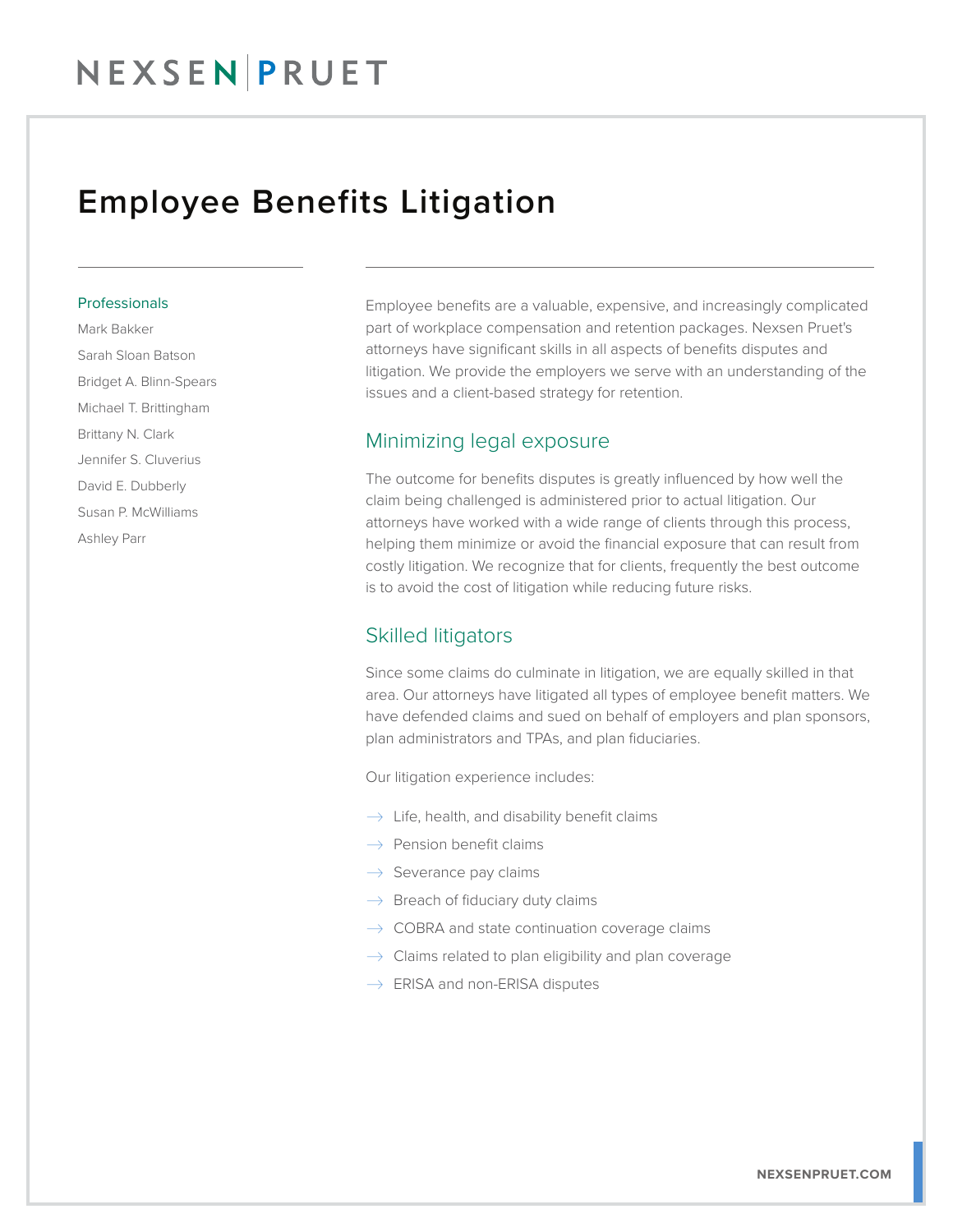## NEXSEN PRUET

#### News

09.12.2019 | News from Nexsen Pruet Nexsen Pruet Adds Three Attorneys to Upstate South Carolina Employment Group

#### Insights

09.25.2019 Important News for Employers: Salary Increase for Overtime Exemption

09.18.2019 Caution: Ban Ahead - The Rise in Bans on Salary History Inquiries Requires Employer Diligence

08.15.2019 NLRB Seeks To Reinforce Employee Choice Through Regulatory Changes

07.24.2019 Fourth Circuit Affirms Abuse of Discretion Finding in Denial of Coverage for Long Term Disability Claim

01.23.2019 How The Partial Federal Government Shutdown Impacts Employment Law Matters

11.21.2018 Preparing the Workplace for Generation Z

10.09.2018 Accommodating Pregnant Employees in the Workplace

09.19.2018 Employees in Multiple States: Keeping track of changing laws and policies

09.12.2018 Hurricane Florence and the FLSA

08.01.2018 New North Carolina Law Decreases Protection to Employers

07.18.2018 Supreme Court Clarifies FLSA Exemption for Sales, Service Advisors, Partsmen, and Mechanics

07.18.2018 EEOC Fights to Keep #MeToo Movement Alive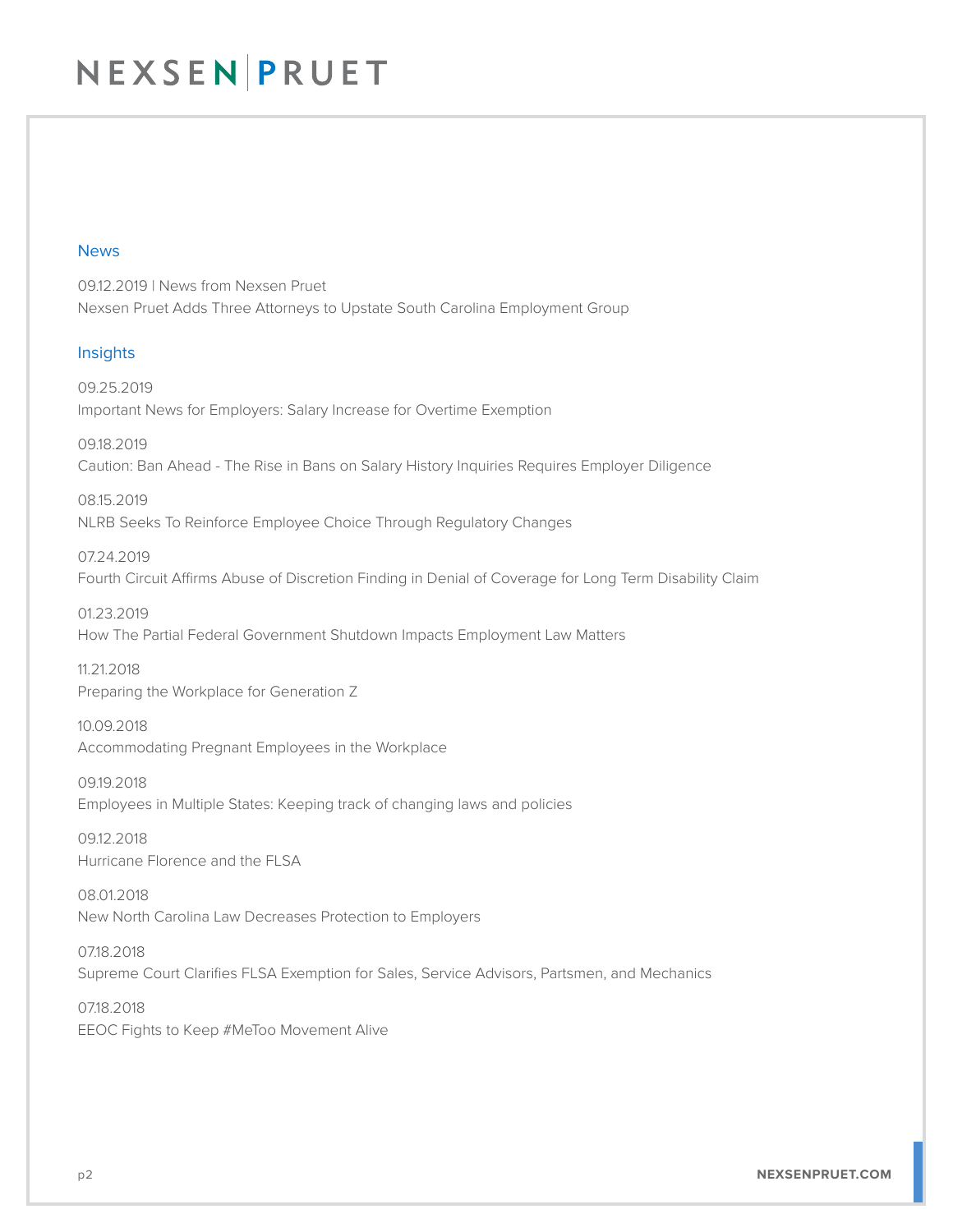# NEXSEN PRUET

07.03.2018 S.C. Employers Required to Use New Employment Discrimination Poster

06.20.2018 Unionization Tactics in the Carolinas

06.13.2018 NLRB Revives Helpful Personnel Policies

06.06.2018 New South Carolina Pregnancy Accommodations Act Requires Action by Employers

05.30.2018 Supreme Court Upholds Class Action Waivers in Employment Arbitration Agreements

05.23.2018 401(k) Fee Litigation: Coming to a District Court Near You…

05.16.2018 New Tax Law May Affect Mileage Reimbursement Policy for Employers

05.02.2018 The Tip Pool Saga Continues

04.18.2018 ICE Now Taking More Opportunistic Approach to Employer Sanctions

04.11.2018 DOL Launches "PAID" Self-Audit Program

04.04.2018 Employee Benefits and the Tax Cuts and Jobs Act

03.28.2018 Pay Bias Litigation Results in Costly Settlement

03.14.2018 Guns in the Workplace: A Three-Part Series

03.08.2018 EEO-1 Reporting Deadline is Rapidly Approaching

03.07.2018 Scheduling letters to federal contractors go out soon. Is your company ready for an audit by the OFCCP?